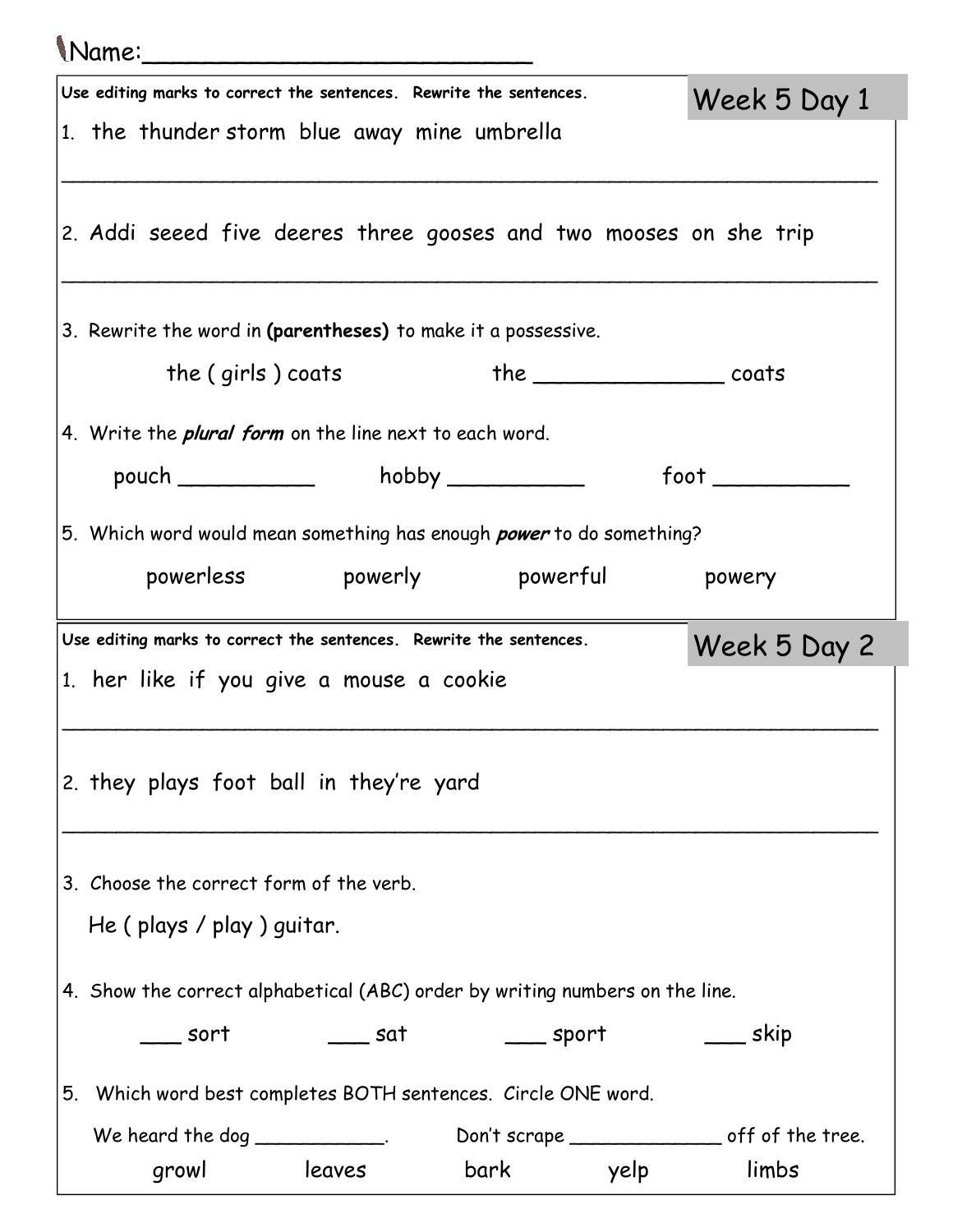| <i>Name:</i>                                                                 |                  |
|------------------------------------------------------------------------------|------------------|
| Use editing marks to correct the sentences. Rewrite the sentences.           | Week 5 Day 3     |
| 1. can i stay the night at brennas house? asked maya                         |                  |
| 2. where the red fern grows is missys favorite book                          |                  |
| 3. Choose the correct form of the verb.                                      |                  |
| Alli and Braelynn (bother / bothers) their teacher at recess.                |                  |
| 4. Show the correct alphabetical (ABC) order by writing numbers on the line. |                  |
| _________ plan _________ put<br>$\equiv$ nap                                 | _____ not        |
| 5. Divide the compounds words into the smaller words with a $\sqrt{\ }$ .    |                  |
| doorbell basketball ladybug sunflower                                        |                  |
| Use editing marks to correct the sentences. Rewrite the sentences.           | Week 5 Day 4     |
| 1. she bought sunny day fruit juice for the party                            |                  |
| 2. would you likes eggs blueberry pancakes and bacon for breakfast           |                  |
| 3. Combine the two sentences into one with so, or, and, or but.              |                  |
| I would like to stay longer. I have to go home.                              |                  |
| 4. Circle the homophones below.                                              |                  |
| flower rose petal flour sugar                                                |                  |
| 5. Write the words that the contraction stands for.                          |                  |
|                                                                              | you're _________ |
|                                                                              |                  |